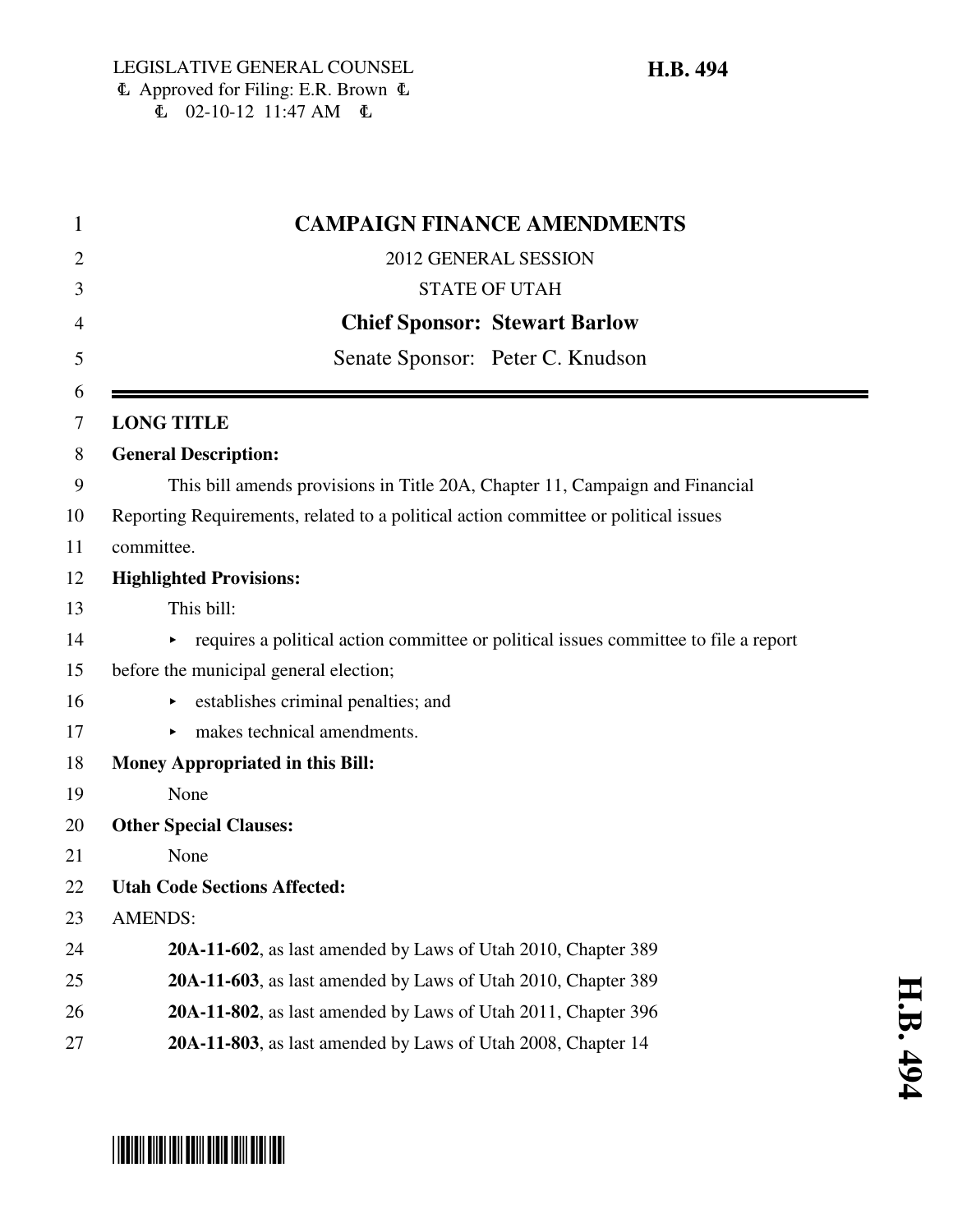| Be it enacted by the Legislature of the state of Utah:                                            |
|---------------------------------------------------------------------------------------------------|
| Section 1. Section 20A-11-602 is amended to read:                                                 |
| 20A-11-602. Political action committees -- Financial reporting.                                   |
| (1) (a) Each registered political action committee that has received contributions                |
| totaling at least \$750, or disbursed expenditures totaling at least \$50, during a calendar year |
| shall file a verified financial statement with the lieutenant governor's office:                  |
| (i) on January 10, reporting contributions and expenditures as of December 31 of the              |
| previous year;                                                                                    |
| (ii) seven days before the regular primary election date;                                         |
| $(iii)$ on August 31; and                                                                         |
| (iv) seven days before:                                                                           |
| (A) the municipal general election; and                                                           |
| (B) the regular general election date.                                                            |
| (b) The registered political action committee shall report:                                       |
| (i) a detailed listing of all contributions received and expenditures made since the last         |
| statement; and                                                                                    |
| (ii) for financial statements filed under Subsections $(1)(a)(ii)$ through (iv), all              |
| contributions and expenditures as of five days before the required filing date of the financial   |
| statement.                                                                                        |
| (c) The registered political action committee need not file a statement under this                |
| section if it received no contributions and made no expenditures during the reporting period.     |
| $(2)$ (a) The verified financial statement shall include:                                         |
| (i) the name and address of any individual that makes a contribution to the reporting             |
| political action committee, and the amount of the contribution;                                   |
| (ii) the identification of any publicly identified class of individuals that makes a              |
| contribution to the reporting political action committee, and the amount of the contribution;     |
| (iii) the name and address of any political action committee, group, or entity that makes         |
| a contribution to the reporting political action committee, and the amount of the contribution;   |
| (iv) for each nonmonetary contribution, the fair market value of the contribution;                |
| (v) the name and address of each reporting entity that received an expenditure from the           |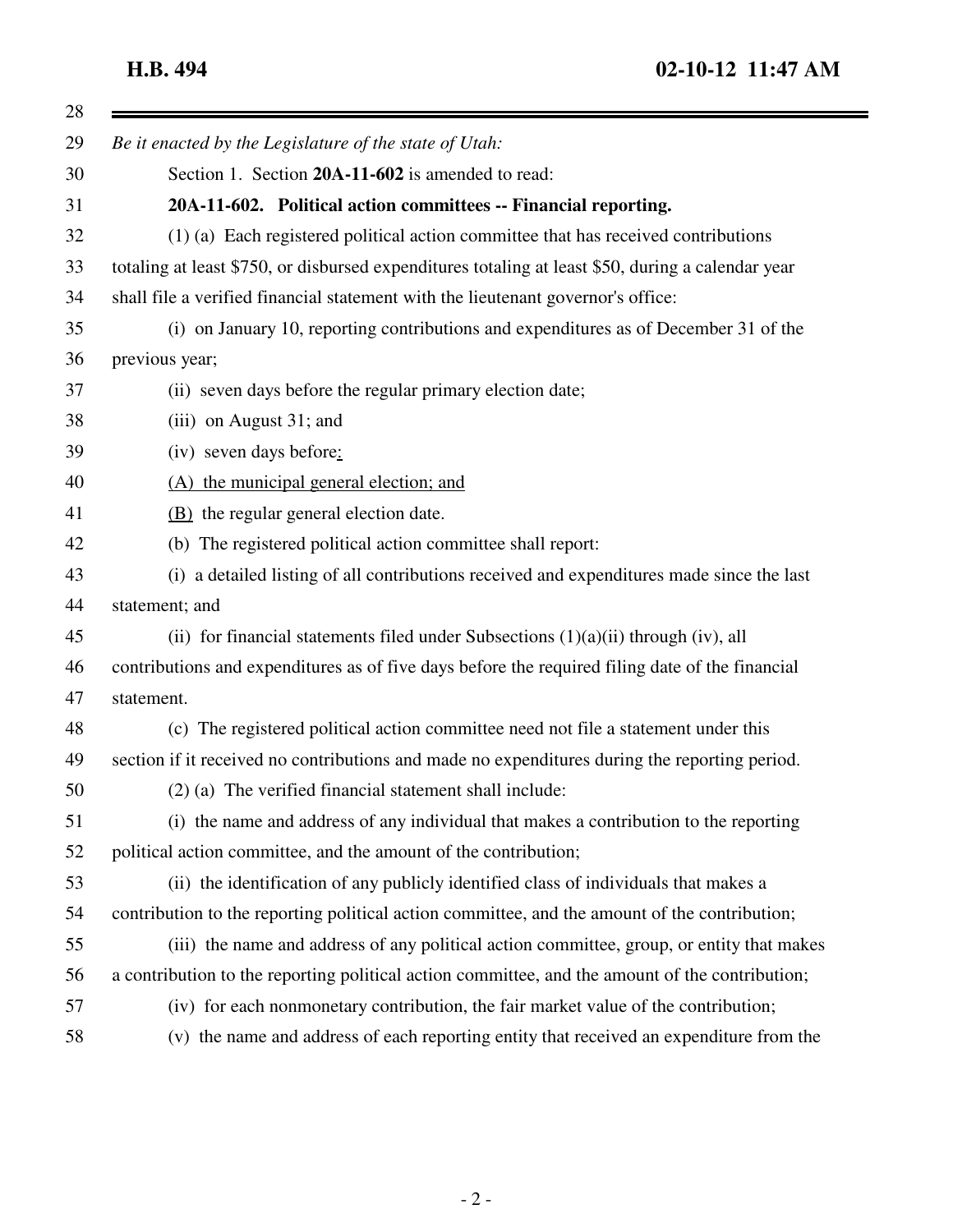## **02-10-12 11:47 AM H.B. 494**

| 59 | reporting political action committee, and the amount of each expenditure;                                   |
|----|-------------------------------------------------------------------------------------------------------------|
| 60 | (vi) for each nonmonetary expenditure, the fair market value of the expenditure;                            |
| 61 | (vii) the total amount of contributions received and expenditures disbursed by the                          |
| 62 | reporting political action committee;                                                                       |
| 63 | (viii) a statement by the political action committee's treasurer or chief financial officer                 |
| 64 | certifying that, to the best of the person's knowledge, the financial report is accurate; and               |
| 65 | (ix) a summary page in the form required by the lieutenant governor that identifies:                        |
| 66 | (A) beginning balance;                                                                                      |
| 67 | (B) total contributions during the period since the last statement;                                         |
| 68 | (C) total contributions to date;                                                                            |
| 69 | (D) total expenditures during the period since the last statement; and                                      |
| 70 | (E) total expenditures to date.                                                                             |
| 71 | (b) (i) Contributions received by a political action committee that have a value of \$50                    |
| 72 | or less need not be reported individually, but shall be listed on the report as an aggregate total.         |
| 73 | (ii) Two or more contributions from the same source that have an aggregate total of                         |
| 74 | more than \$50 may not be reported in the aggregate, but shall be reported separately.                      |
| 75 | (3) A group or entity may not divide or separate into units, sections, or smaller groups                    |
| 76 | for the purpose of avoiding the financial reporting requirements of this chapter, and substance             |
| 77 | shall prevail over form in determining the scope or size of a political action committee.                   |
| 78 | Section 2. Section 20A-11-603 is amended to read:                                                           |
| 79 | 20A-11-603. Criminal penalties -- Fines.                                                                    |
| 80 | (1) (a) Each political action committee that fails to file the financial statement due                      |
| 81 | before the regular primary election, on August 31, $[\sigma\tau]$ before the municipal general election, or |
| 82 | before the regular general [session] election is:                                                           |
| 83 | (i) subject to a fine imposed in accordance with Section 20A-11-1005; and                                   |
| 84 | (ii) guilty of a class B misdemeanor.                                                                       |
| 85 | (b) The lieutenant governor shall report all violations of Subsection $(1)(a)$ to the                       |
| 86 | attorney general.                                                                                           |
| 87 | (2) Within 30 days after a deadline for the filing of the January 10 statement required                     |
| 88 | by this part, the lieutenant governor shall review each filed statement to ensure that:                     |
| 89 | (a) each political action committee that is required to file a statement has filed one; and                 |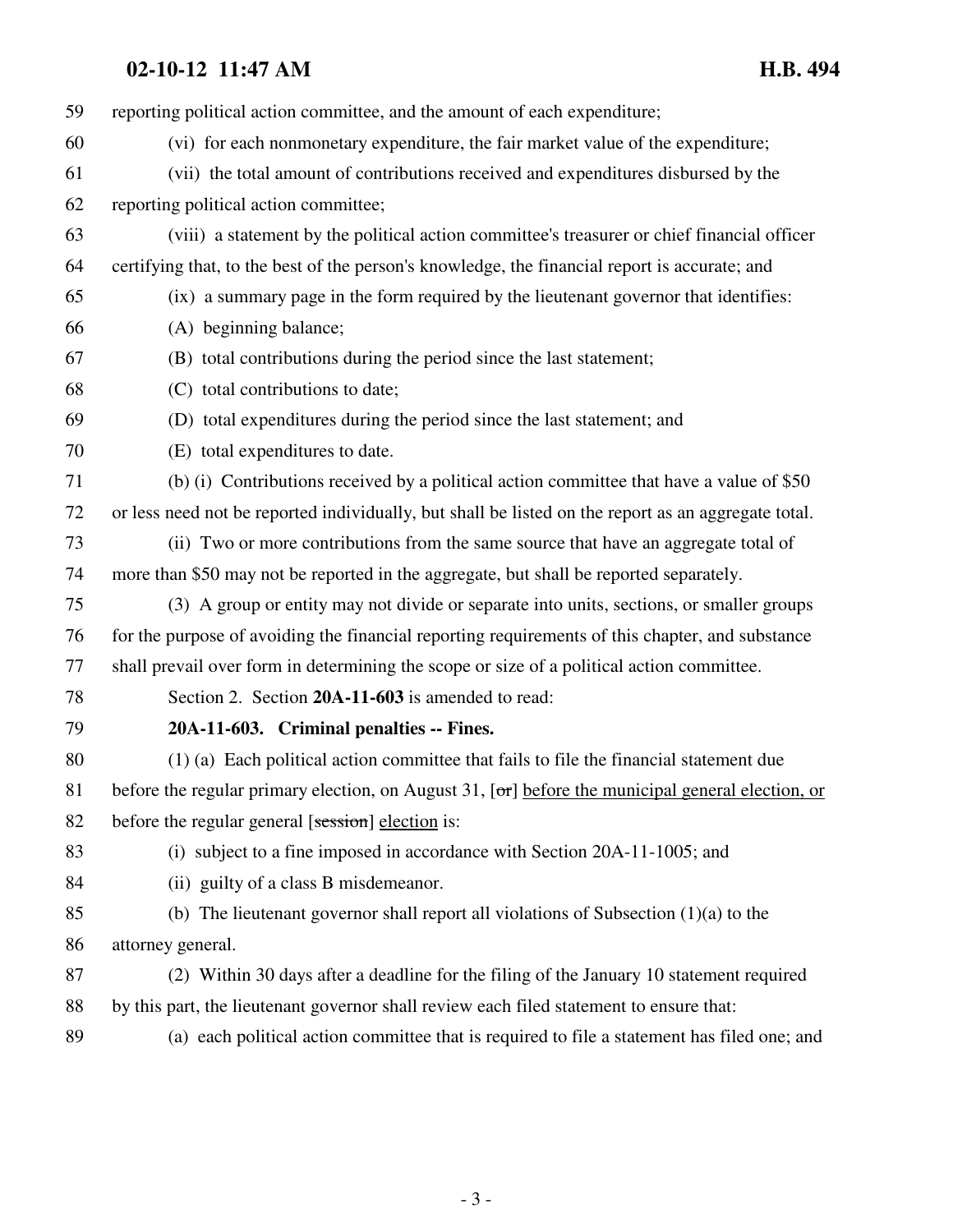## **H.B. 494 02-10-12 11:47 AM**

| 90  | (b) each statement contains the information required by this part.                                  |
|-----|-----------------------------------------------------------------------------------------------------|
| 91  | (3) If it appears that any political action committee has failed to file the January 10             |
| 92  | statement, if it appears that a filed statement does not conform to the law, or if the lieutenant   |
| 93  | governor has received a written complaint alleging a violation of the law or the falsity of any     |
| 94  | statement, the lieutenant governor shall, within five days of discovery of a violation or receipt   |
| 95  | of a written complaint, notify the political action committee of the violation or written           |
| 96  | complaint and direct the political action committee to file a statement correcting the problem.     |
| 97  | $(4)$ (a) It is unlawful for any political action committee to fail to file or amend a              |
| 98  | statement within 14 days after receiving notice from the lieutenant governor under this section.    |
| 99  | (b) Each political action committee who violates Subsection $(4)(a)$ is guilty of a class B         |
| 100 | misdemeanor.                                                                                        |
| 101 | (c) The lieutenant governor shall report all violations of Subsection $(4)(a)$ to the               |
| 102 | attorney general.                                                                                   |
| 103 | Section 3. Section 20A-11-802 is amended to read:                                                   |
| 104 | 20A-11-802. Political issues committees -- Financial reporting.                                     |
| 105 | (1) (a) Each registered political issues committee that has received political issues               |
| 106 | contributions totaling at least \$750, or disbursed political issues expenditures totaling at least |
| 107 | \$50, during a calendar year, shall file a verified financial statement with the lieutenant         |
| 108 | governor's office:                                                                                  |
| 109 | (i) on January 10, reporting contributions and expenditures as of December 31 of the                |
| 110 | previous year;                                                                                      |
| 111 | (ii) seven days before the date of an incorporation election, if the political issues               |
| 112 | committee has received donations or made disbursements to affect an incorporation;                  |
| 113 | (iii) at least three days before the first public hearing held as required by Section               |
| 114 | 20A-7-204.1;                                                                                        |
| 115 | (iv) if the political issues committee has received or expended funds in relation to an             |
| 116 | initiative or referendum, at the time the initiative or referendum sponsors submit:                 |
| 117 | (A) the verified and certified initiative packets as required by Section 20A-7-206; or              |
| 118 | (B) the signed and verified referendum packets as required by Section 20A-7-306;                    |
| 119 | $(v)$ on August 31; and                                                                             |
| 120 | (vi) seven days before:                                                                             |
|     |                                                                                                     |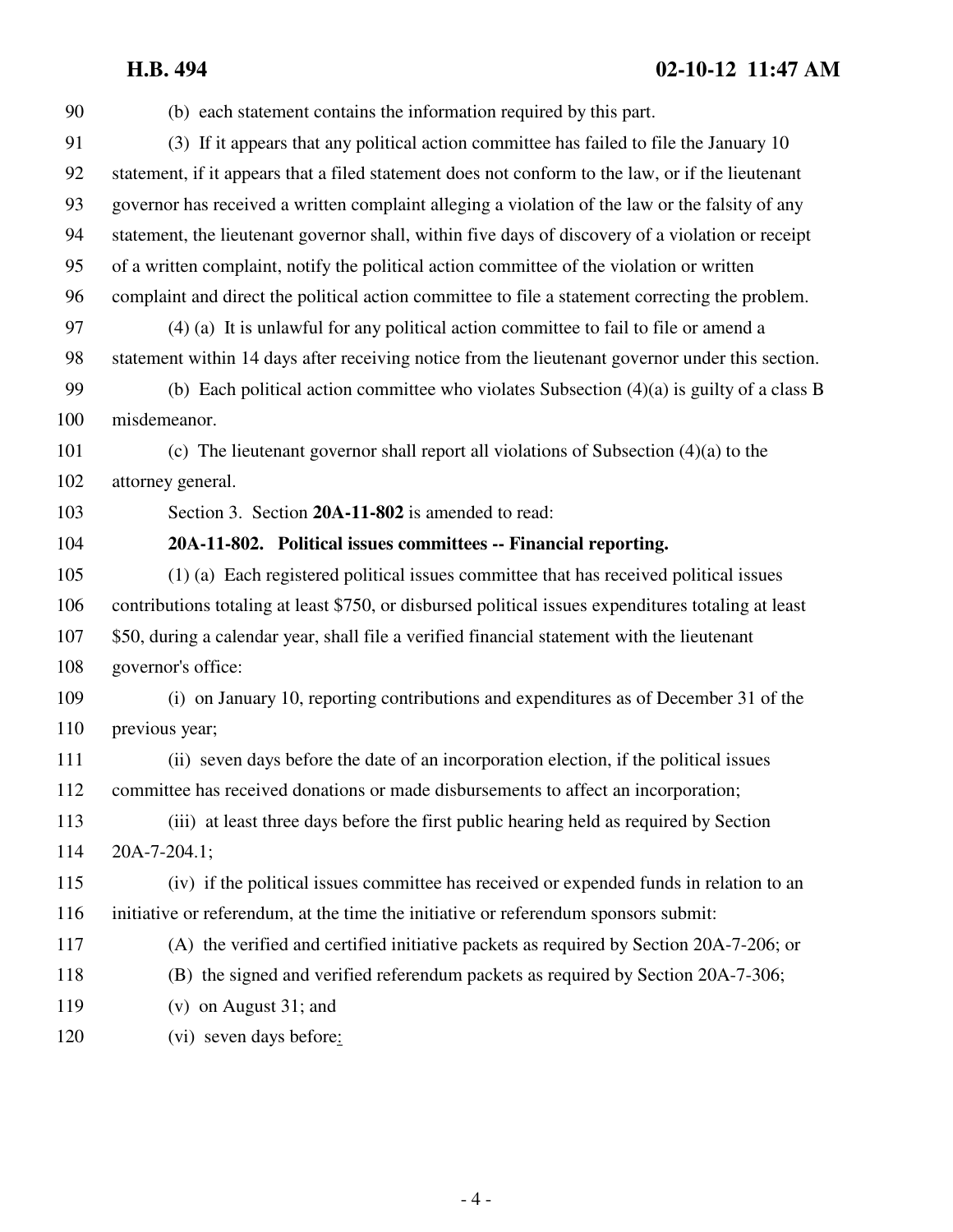## **02-10-12 11:47 AM H.B. 494**

| 121 | (A) the municipal general election; and                                                            |
|-----|----------------------------------------------------------------------------------------------------|
| 122 | (B) the regular general election.                                                                  |
| 123 | (b) The political issues committee shall report:                                                   |
| 124 | (i) a detailed listing of all contributions received and expenditures made since the last          |
| 125 | statement; and                                                                                     |
| 126 | (ii) all contributions and expenditures as of five days before the required filing date of         |
| 127 | the financial statement, except for a financial statement filed on January 10.                     |
| 128 | (c) The political issues committee need not file a statement under this section if it              |
| 129 | received no contributions and made no expenditures during the reporting period.                    |
| 130 | $(2)$ (a) That statement shall include:                                                            |
| 131 | (i) the name and address of any individual that makes a political issues contribution to           |
| 132 | the reporting political issues committee, and the amount of the political issues contribution;     |
| 133 | (ii) the identification of any publicly identified class of individuals that makes a               |
| 134 | political issues contribution to the reporting political issues committee, and the amount of the   |
| 135 | political issues contribution;                                                                     |
| 136 | (iii) the name and address of any political issues committee, group, or entity that makes          |
| 137 | a political issues contribution to the reporting political issues committee, and the amount of the |
| 138 | political issues contribution;                                                                     |
| 139 | (iv) the name and address of each reporting entity that makes a political issues                   |
| 140 | contribution to the reporting political issues committee, and the amount of the political issues   |
| 141 | contribution;                                                                                      |
| 142 | (v) for each nonmonetary contribution, the fair market value of the contribution;                  |
| 143 | (vi) except as provided in Subsection $(2)(c)$ , the name and address of each individual,          |
| 144 | entity, or group of individuals or entities that received a political issues expenditure of more   |
| 145 | than \$50 from the reporting political issues committee, and the amount of each political issues   |
| 146 | expenditure;                                                                                       |
| 147 | (vii) for each nonmonetary expenditure, the fair market value of the expenditure;                  |
| 148 | (viii) the total amount of political issues contributions received and political issues            |
| 149 | expenditures disbursed by the reporting political issues committee;                                |
| 150 | (ix) a statement by the political issues committee's treasurer or chief financial officer          |
| 151 | certifying that, to the best of the person's knowledge, the financial statement is accurate; and   |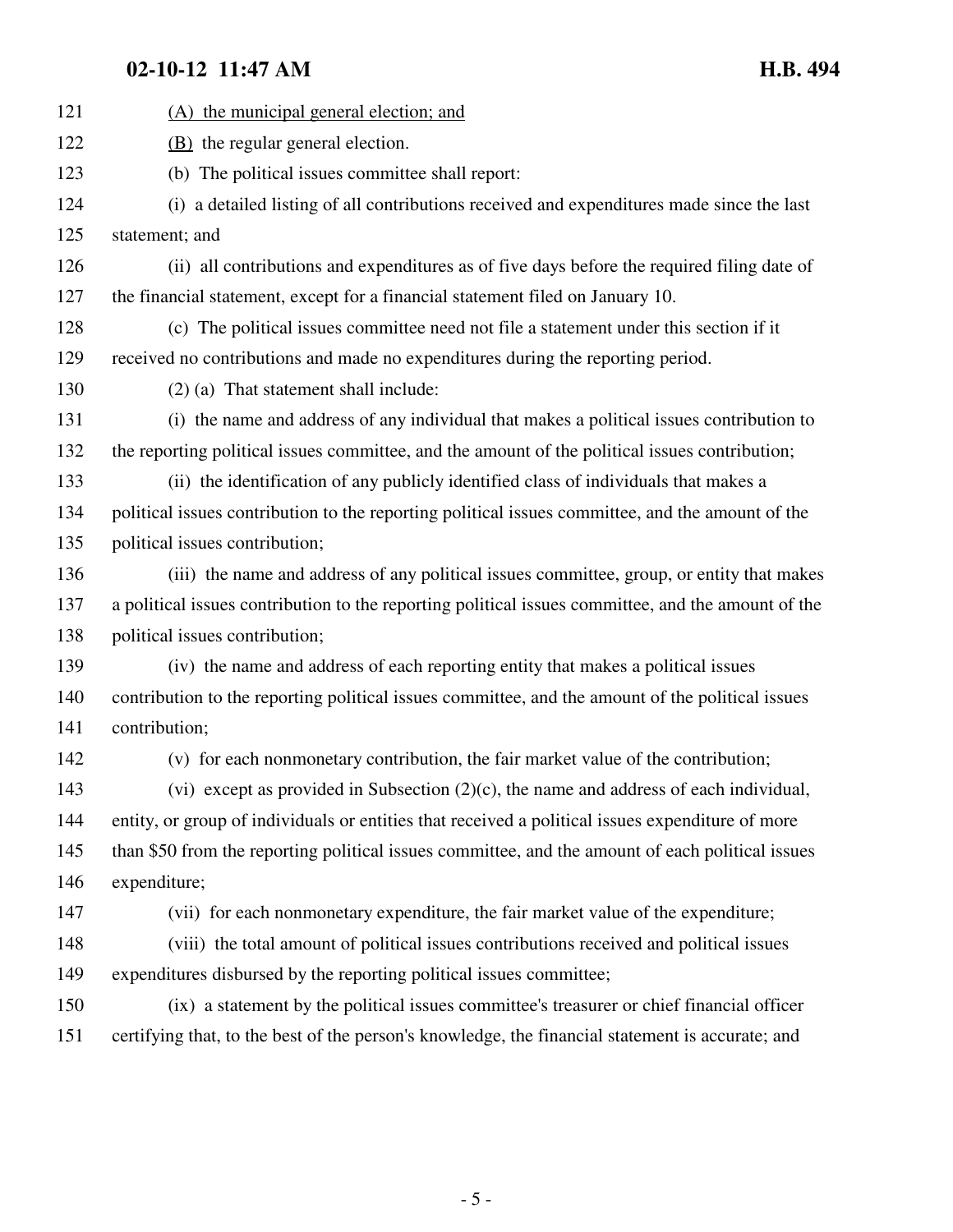## **H.B. 494 02-10-12 11:47 AM**

| 152 | (x) a summary page in the form required by the lieutenant governor that identifies:                |
|-----|----------------------------------------------------------------------------------------------------|
| 153 | (A) beginning balance;                                                                             |
| 154 | (B) total contributions during the period since the last statement;                                |
| 155 | (C) total contributions to date;                                                                   |
| 156 | (D) total expenditures during the period since the last statement; and                             |
| 157 | (E) total expenditures to date.                                                                    |
| 158 | (b) (i) Political issues contributions received by a political issues committee that have a        |
| 159 | value of \$50 or less need not be reported individually, but shall be listed on the report as an   |
| 160 | aggregate total.                                                                                   |
| 161 | (ii) Two or more political issues contributions from the same source that have an                  |
| 162 | aggregate total of more than \$50 may not be reported in the aggregate, but shall be reported      |
| 163 | separately.                                                                                        |
| 164 | (c) When reporting political issue expenditures made to circulators of initiative                  |
| 165 | petitions, the political issues committee:                                                         |
| 166 | (i) need only report the amount paid to each initiative petition circulator; and                   |
| 167 | (ii) need not report the name or address of the circulator.                                        |
| 168 | Section 4. Section 20A-11-803 is amended to read:                                                  |
| 169 | 20A-11-803. Criminal penalties.                                                                    |
| 170 | $(1)$ (a) Each political issues committee that fails to file the statement due August 31,          |
| 171 | before the municipal general election, or before the regular general election is guilty of a class |
| 172 | B misdemeanor.                                                                                     |
| 173 | (b) The lieutenant governor shall report all violations of Subsection $(1)(a)$ to the              |
| 174 | attorney general.                                                                                  |
| 175 | (2) Within 30 days after a deadline for the filing of the January 10 statement, the                |
| 176 | lieutenant governor shall review each filed statement to ensure that:                              |
| 177 | (a) each political issues committee that is required to file a statement has filed one; and        |
| 178 | (b) each statement contains the information required by this part.                                 |
| 179 | (3) If it appears that any political issues committee has failed to file the January 10            |
| 180 | statement, if it appears that a filed statement does not conform to the law, or if the lieutenant  |
| 181 | governor has received a written complaint alleging a violation of the law or the falsity of any    |
| 182 | statement, the lieutenant governor shall, within five days of discovery of a violation or receipt  |